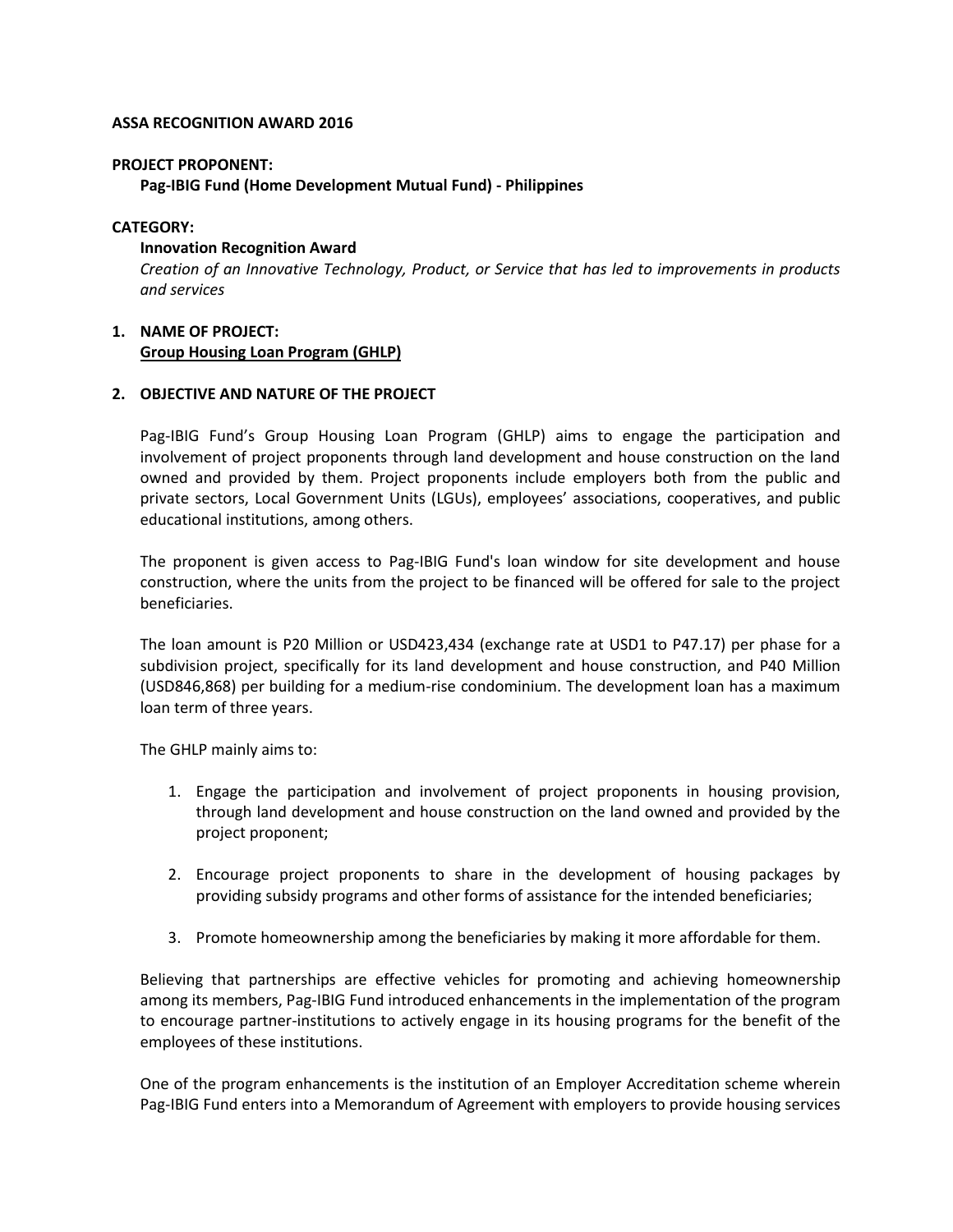to their employees. While Employer Accreditation is neither a requirement nor a pre-requisite to avail of GHLP, it provides personalised services that make housing availment more accessible to accredited employers' workforce who wish to avail of housing loans under the Fund's retail loan packages.

These personalised services include shorter processing time of housing loan applications, pick-up of housing loan applications, conduct of loan counseling and housing fairs, pre-qualification of employees and computation of their estimated loanable amount, home matching, and needs matching. For the last service, Pag-IBIG Fund helps employees find a housing unit based on their preference and payment capacity level. Here alone, the employer becomes an active partner of Pag-IBIG Fund in providing opportunities for home ownership.

For employers who already have a definite plan of developing a housing project for their employees as part of their employee retention/incentive program, they may opt to directly avail of the loan window under GHLP.

The enhanced implementation of GHLP allows Pag-IBIG Fund, together with its partners, to explore ways to make acquisition of homes for its members even more affordable.

## **3. WHY IT SHOULD BE RECOGNISED**

This collaboration between Pag-IBIG Fund, the employers, and accredited developers resulted in competitive housing loan packages, attracting more partners of Pag-IBIG Fund in its mission of providing its member-employees access to decent and affordable homes.

Pag-IBIG Fund provided its partner-institutions with assistance in the finalisation of housing packages, which is matched with capacity to pay of target beneficiaries; introduction of housing designs which are better than minimum standard required; and facilitation of transactions with other government agencies such as the Land Registration Authority that issues the certified true copy of a title, which is a requirement in a Pag-IBIG housing loan.

The partnerships, thus, produced risk mitigating factors such as captive market, employer guaranty, and salary deduction schemes, enabling the lowest possible acquisition cost of housing units.

These efforts resulted to six housing projects initiated by the employers themselves, as follows:

- 1. Padpao housing projects
- 2. L'Oasis (Malabon LGU housing)
- 3. Domus One Cainta (Cainta LGU housing)
- 4. SanCa Ville (San Carlos LGU housing)
- 5. XDE Subdivision (Ximex Delivery Express employees housing)
- 6. Dole Gawad Pag-IBIG Subdivision (Dole Philippines employees housing)

These housing projects are expected to generate 2,546 housing units with prices ranging from P450,000 (USD9,539) to P1.5 Million (USD31,798).